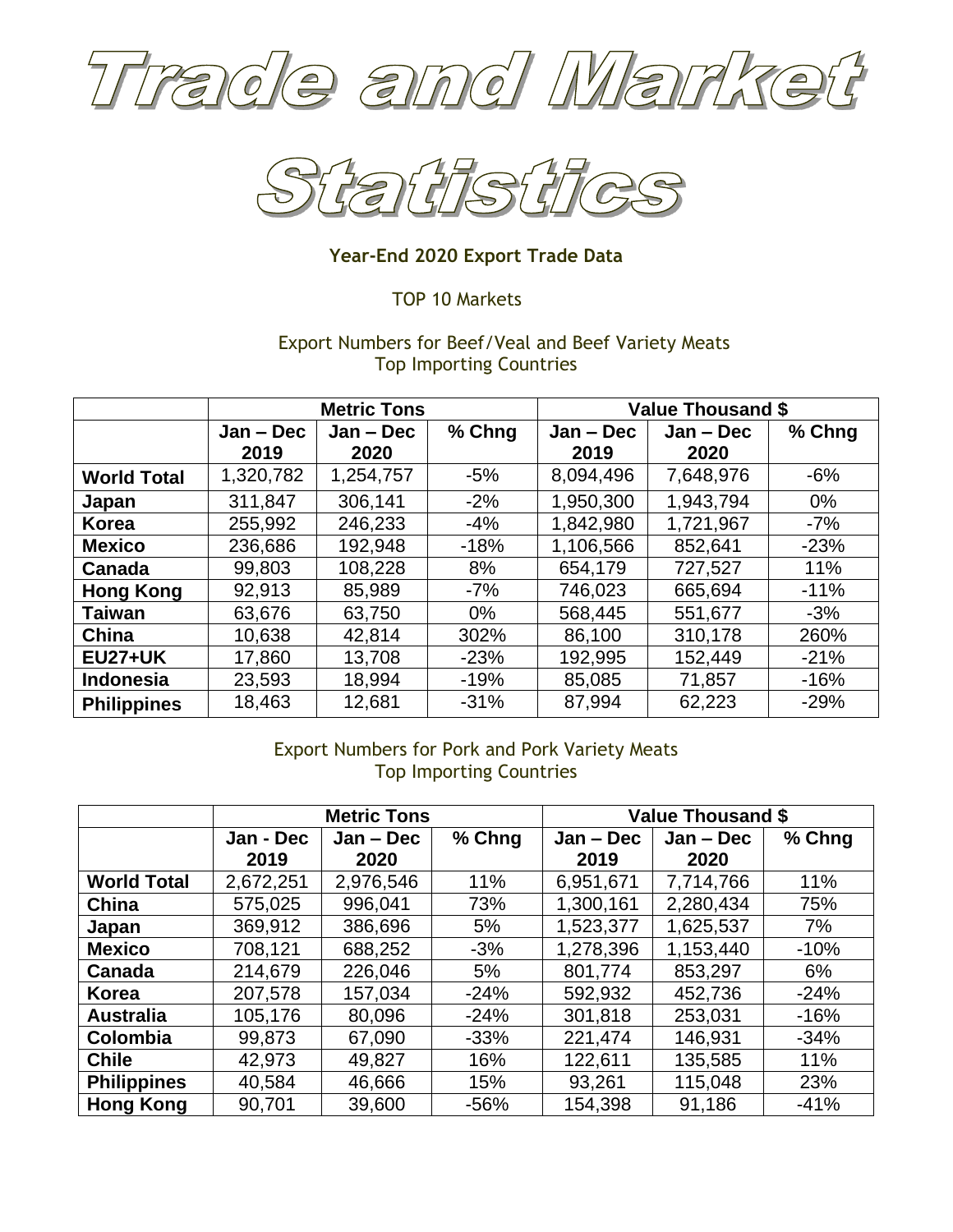|                    | <b>Metric Tons</b> |             |        | <b>Value Thousand \$</b> |           |        |
|--------------------|--------------------|-------------|--------|--------------------------|-----------|--------|
|                    | Jan - Dec          | $Jan - Dec$ | % Chng | $Jan - Dec$              | Jan - Dec | % Chng |
|                    | 2019               | 2020        |        | 2019                     | 2020      |        |
| <b>World Total</b> | 3,753,579          | 3,890,575   | 4%     | 4,305,298                | 4,278,341 | $-1\%$ |
| <b>Mexico</b>      | 888,758            | 885,035     | $0\%$  | 1,077,867                | 983,522   | $-9%$  |
| China              | 6,170              | 531,652     | 8517%  | 20,204                   | 765,843   | 3691%  |
| Canada             | 146,680            | 167,869     | 14%    | 360,394                  | 354,298   | $-2%$  |
| <b>Taiwan</b>      | 208,142            | 243,067     | 17%    | 189,114                  | 225,347   | 19%    |
| Cuba               | 219,496            | 170,016     | $-23%$ | 190,395                  | 143,647   | $-25%$ |
| <b>Vietnam</b>     | 157,497            | 148,991     | $-5%$  | 154,455                  | 136,947   | $-11%$ |
| <b>Guatemala</b>   | 133,786            | 123,370     | $-8%$  | 131,617                  | 111,417   | $-15%$ |
| <b>Hong Kong</b>   | 284,394            | 83,323      | $-71%$ | 355,471                  | 108,158   | $-70%$ |
| Colombia           | 99,346             | 84,293      | $-15%$ | 113,836                  | 92,900    | $-18%$ |
| Angola             | 167,405            | 116,741     | $-30%$ | 149,873                  | 81,700    | $-45%$ |

## Export Numbers for Poultry and Poultry Variety Meats Top Importing Countries

### Export Numbers for Lamb/Mutton and Lamb Variety Meats Top Importing Countries\*\*\*

|                     | <b>Metric Tons</b> |           |        | <b>Value Thousand \$</b> |             |        |
|---------------------|--------------------|-----------|--------|--------------------------|-------------|--------|
|                     | Jan – Dec          | Jan – Dec | % Chng | $Jan - Dec$              | $Jan - Dec$ | % Chng |
|                     | 2019               | 2020      |        | 2019                     | 2020        |        |
| <b>World Total</b>  | 15,715             | 20,023    | 27%    | 26,016                   | 23,750      | $-9%$  |
| <b>Mexico</b>       | 13,682             | 18,926    | 38%    | 13,897                   | 17,427      | 25%    |
| <b>Bermuda</b>      | 114                | 115.1     | $1\%$  | 623                      | 913         | 47%    |
| Canada              | 257.7              | 255.4     | $-1%$  | 920                      | 825         | $-10%$ |
| <b>Bahamas</b>      | 177.6              | 101.5     | $-43%$ | 1669                     | 765         | $-54%$ |
| Leeward-            | 75                 | 52        | $-31%$ | 593                      | 435         | $-27%$ |
| Windward            |                    |           |        |                          |             |        |
| Islands             |                    |           |        |                          |             |        |
| <b>Trinidad and</b> | 130.3              | 78.7      | $-40%$ | 747                      | 417         | $-44%$ |
| Tobago              |                    |           |        |                          |             |        |
| <b>Netherlands</b>  | 90.7               | 38.6      | $-57%$ | 1128                     | 402         | $-64%$ |
| <b>Antilles</b>     |                    |           |        |                          |             |        |
| <b>Turks and</b>    | 40.4               | 33.5      | $-17%$ | 559                      | 343         | $-39%$ |
| <b>Caicos</b>       |                    |           |        |                          |             |        |
| Islands             |                    |           |        |                          |             |        |
| <b>Philippines</b>  | 25.3               | 13        | $-49%$ | 294                      | 219         | $-26%$ |
| <b>Hong Kong</b>    | 6.4                | 55.1      | 761%   | 117                      | 218         | 86%    |